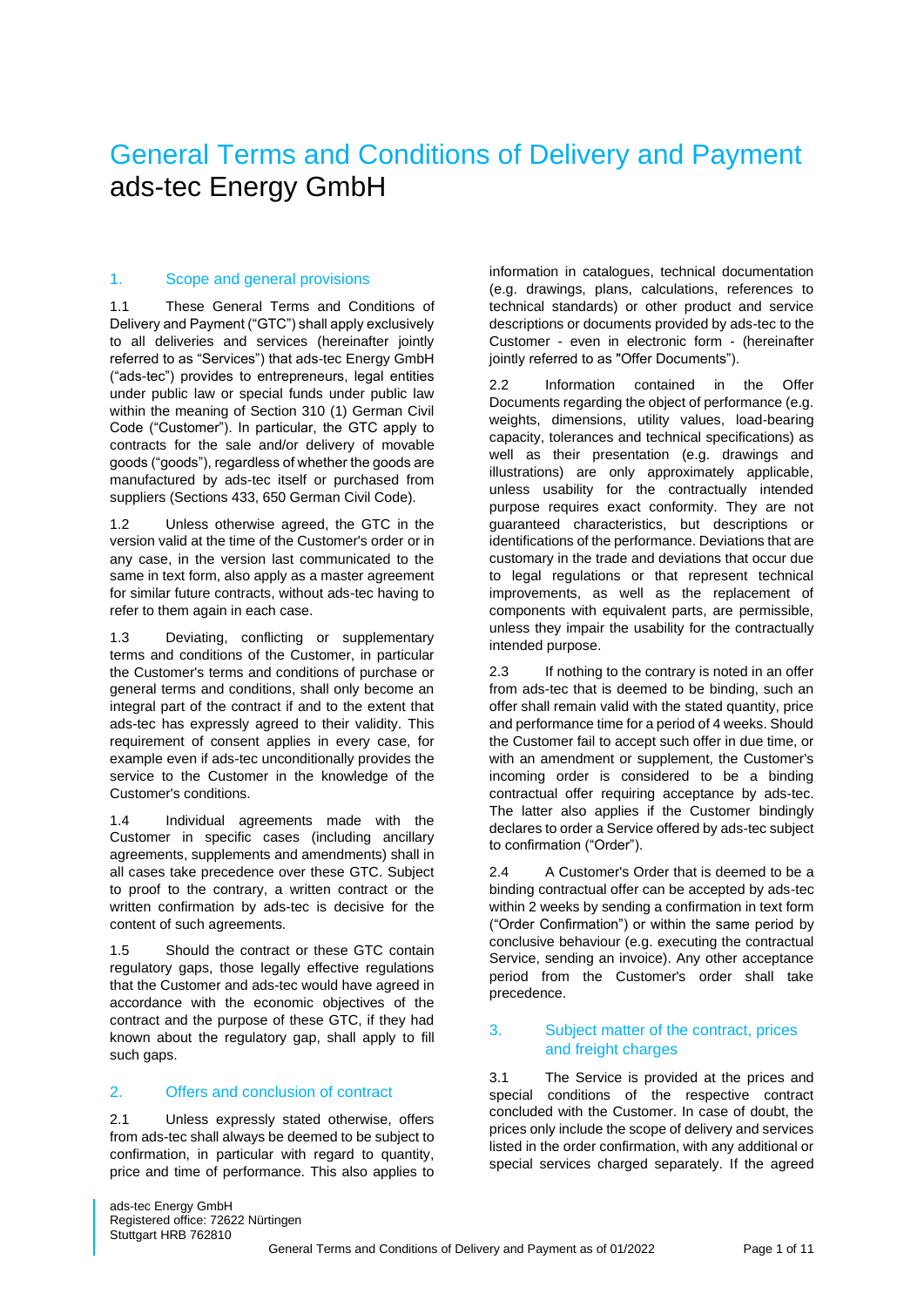prices are based on ads-tec's list prices and the delivery is to take place four months or more after conclusion of the contract, ads-tec's list prices valid at the time of delivery shall apply (in each case less an agreed percentage or fixed discount).

3.2 Any changes or ambiguities subsequently arising with regard to the scope of delivery and performance, in particular due to waiting times for which the Customer is responsible, shall be borne by the latter. Any additional costs that arise due to such changes or ambiguities are to be notified by ads-tec and then to be remunerated separately by the Customer, unless expressly agreed otherwise. In the event of a lack of agreement on changes or ambiguities, ads-tec shall be entitled to cancel the execution. In this case, the Customer must pay in full for the activities/deliveries already carried out by adstec. In this case, any claim for damages against adstec is excluded.

3.3 Unless otherwise agreed in specific cases, prices are quoted in EUR ex works in accordance with INCOTERMS© 2020, plus the statutory value added tax applicable on the date of performance, plus the usual transport/shipping packaging.

3.4 In the case of a mail order purchase, the Customer shall also bear the additional costs for freight, postage and, if applicable, transport insurance expressly requested by the Customer. In the absence of a written agreement to the contrary, ads-tec is entitled to select the place of dispatch, transport route and means of transport at its best discretion and to invoice the transport costs incurred without any guarantee for the cheapest and fastest transport. Any customs duties, taxes, fees, import and export duties and other public charges shall be borne by the Customer.

3.5 If the contractual relationship provides for services or work performed by ads-tec, the scope of delivery and performance shall, in case of doubt, result exclusively from the product or service description of the respective service valid at the time of the conclusion of the contract and from the requirement/functional specification prepared for this purpose if the service is to be tailored to the Customer. Unless otherwise agreed in the specific case, services and work, such as installation, assembly or commissioning, shall be rendered according to the time and material expenditure according to the price list of ads-tec valid at the time of the order.

# 4. Terms of payment and counter rights

4.1 Invoice amounts must be paid within 14 days of receipt by the Customer without any deductions by transfer to the bank account specified by ads-tec, unless otherwise agreed in writing. A payment shall only be deemed to have been made when it has been credited to the designated bank account.

4.2 Cheques or bills of exchange shall only be accepted with express prior written agreement, and only by way of performance and subject to their discountability. Discount charges shall be calculated from the date on which the invoice amount is due. A guarantee for the timely presentation of bills of exchange and cheques and for the lodging of bill protests is excluded.

4.3 Any payment terms granted to the Customer shall always be subject to existing creditworthiness for the respective individual contract or a sufficiently available credit limit. If the respective Order exceeds the available credit limit, ads-tec is entitled to place this and further orders only against advance payment or against the provision of adequate security in the form of a performance guarantee from a credit institution or credit insurer authorised in the European Union. The same applies if circumstances become known to ads-tec after the order confirmation that justify doubts about the creditworthiness of the Customer. If such circumstances jeopardise ads-tec's payment claim by the Customer's lack of ability to pay (e.g. due to seizures at the Customer's premises, stagnation/suspension of payments, application for the opening of insolvency proceedings), ads-tec shall be entitled to refuse performance in accordance with the statutory provisions and to withdraw from the contract after setting a deadline, if necessary (Section 321 German Civil Code). In the case of contracts for the production of non-fungible goods (custom-made products), ads-tec can declare the withdrawal immediately; the legal regulations regarding the dispensability of setting a deadline remain unaffected.

4.4 If the Customer fails to settle a claim in full or in part by the agreed due date, ads-tec shall be entitled to revoke any discount agreements that may have been made as well as agreements on time limits for payment of all outstanding claims at that time that shall immediately become payable and due. ads-tec shall also be entitled to perform further services only against advance payment or a security in the form of a performance guarantee from a credit institution or credit insurer authorised in the European Union. The statutory rights in the event of default in payment shall remain unaffected. With respect to merchants, ads-tec's claim to the mercantile interest counting from the due date (Section 353 German Commercial Code) remains unaffected.

4.5 The Customer can only offset against claims of ads-tec with undisputed, acknowledged and legally established claims or with claims that are in a reciprocal relationship to the claim of ads-tec (in particular on the basis of rights arising from defects). The Customer is only entitled to exercise a right of retention insofar as his counterclaim is based on the same contractual relationship or real life context.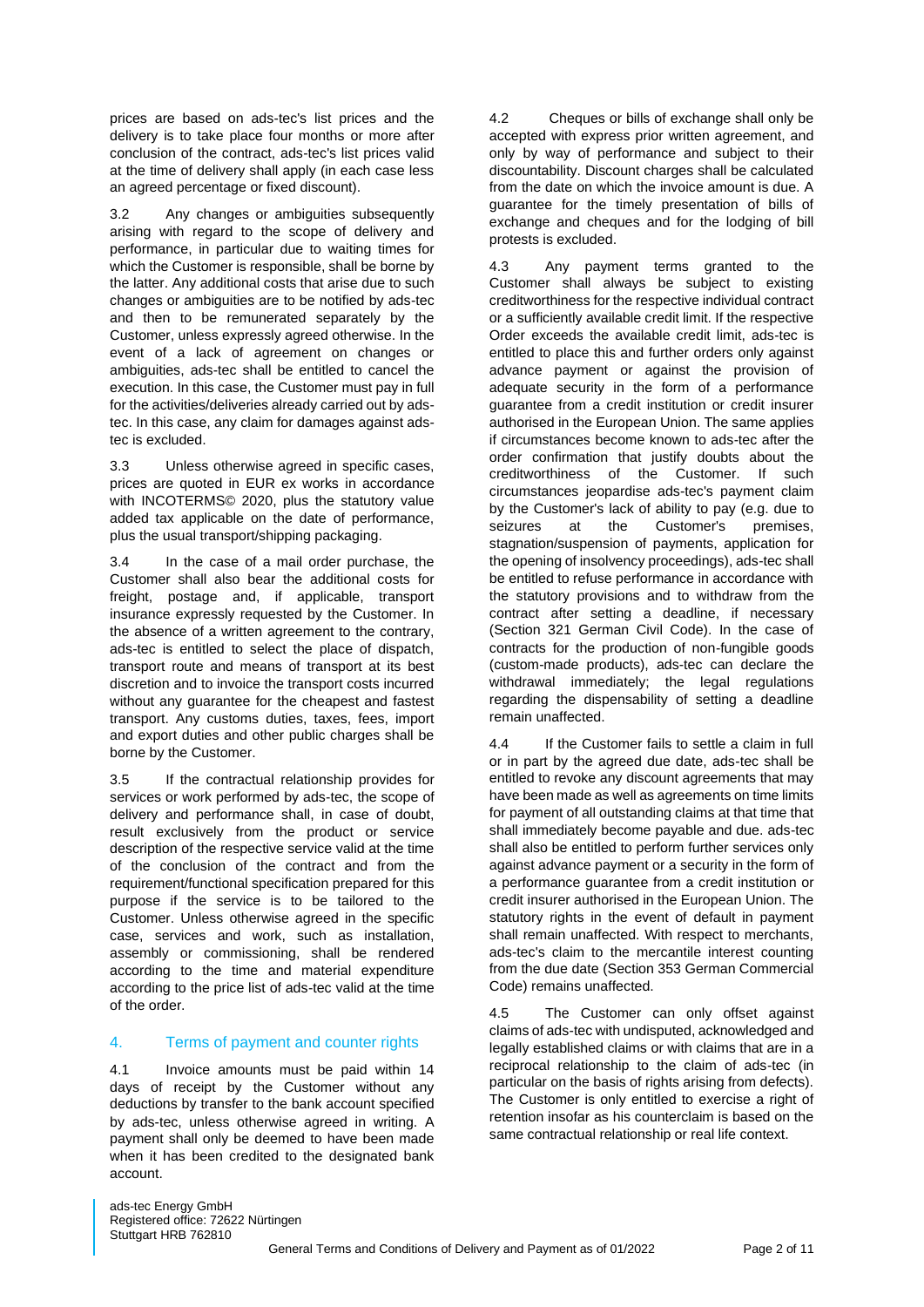## 5. Service provision and delivery processing

5.1 Dates and deadlines for the performance of services are only ever binding if they have been expressly agreed in the specific case as a fixed date or deadline or have been promised as such by adstec or have been specified in the order confirmation.

5.2 In any case, the performance period shall not commence until the Customer has duly and completely fulfilled the requirements of his cooperation, in particular by providing technical data, documents, approvals and releases to be procured by him, and has made the agreed down payments. In particular, the Customer is solely responsible for applying for and obtaining all permits, approvals and authorisations required for the installation of the delivery items and their ancillary equipment, as well as all permits, approvals and authorisations required for the mains connection and operation of the delivery items, and to make all notifications to the grid operator and the Federal Network Agency, unless expressly agreed otherwise in writing.

5.3 Agreed deliveries are ex works/warehouse. This is also the place of performance for the delivery and any subsequent performance. ads-tec reserves the right to choose a place of delivery located in Germany (delivery plant or warehouse). The place of performance for all other rights and obligations of the contracting parties is the registered office of ads-tec.

5.4 Ads-tec is entitled to make partial deliveries, which can be invoiced separately, if:

- a) the partial delivery is usable for the Customer within the scope of the contractually intended purpose;
- b) the delivery of the remaining goods ordered is ensured; and
- c) the Customer does not incur any significant additional expenses or costs as a result (unless ads-tec agrees to bear these costs)

5.5 The Customer must conscientiously inform ads-tec of the destination (collection ex works, place of unloading or consumption) as well as of the recipient when placing the order and must notify adstec of any changes in schedule without delay. Delivery items that have been reported ready for dispatch shall be taken over by the Customer without delay. The notification of readiness for dispatch or collection by ads-tec is decisive for the adherence to the delivery date or the delivery period. This also applies to cases of delay and impossibility of delivery for which ads-tec is not responsible. Compliance with the delivery date or the delivery period shall be conditional upon the fulfilment of the Customer's contractual obligations.

5.6 In the case of delivery by vehicles driving on behalf of ads-tec, the Customer must ensure that the

unloading point is set up in such a way that the vehicles can approach and unload without any hindrance on a good roadway and without waiting times, and that the warehouse or construction site is operational and ready to receive the delivery and that an authorised person is available at the unloading point to receive the delivery documents, to indicate the storage location and to sign the delivery note. A breach of the obligations of this No. 5.6 shall entitle ads-tec to act at its own discretion at the expense and risk of the Customer without the Customer being able to assert claims for damages. In particular, ads-tec is entitled to refrain from delivering a supplied item and to charge its freight costs and/or waiting times.

5.7 In the event of collection of the delivery item by the Customer or by a third party commissioned by the Customer, the same or the commissioned third party shall bear sole responsibility for loading in a manner that is safe for operation and transport. In particular, the Customer or the commissioned third party shall be solely responsible for compliance with the legally prescribed permissible total weight and the existing regulations on proper cargo safety.

# 6. Performance disruptions and force majeure

6.1 If, for reasons for which ads-tec is not responsible, ads-tec does not receive deliveries or services from its sub-suppliers or from subcontractors, or does not receive them correctly or in good time, despite having been properly covered, or as a result of force majeure events (regardless of whether such events occur at ads-tec itself or at its sub-suppliers or sub-contractors), ads-tec shall inform its Customers in writing in good time.

6.2 In this case, ads-tec is entitled to postpone the delivery or service for merely the duration of a temporary hindrance plus a reasonable start-up period, insofar as ads-tec has fulfilled its aforementioned duty to inform and has not assumed the procurement risk or manufacturing risk.

6.3 Force majeure shall be deemed to include other events not foreseeable at the time of conclusion of the contract, such as lawful strikes or lockouts, official interventions and orders, energy and raw material shortages, pandemics, epidemics, transport bottlenecks for which ads-tec is not responsible, operational hindrances for which ads-tec is not responsible, e.g. due to fire, water and machine damage, and all other hindrances which, when viewed objectively, were not culpably caused by adstec.

6.4 If the delivery or service is delayed by more than one month as a result of one of the cases mentioned in Nos. 6.1 and 6.3 above, both ads-tec and the Customer shall be entitled to withdraw from the contract in whole or in part with regard to the part not yet fulfilled and affected by the hindrance, without prejudice to the requirement to set a deadline for the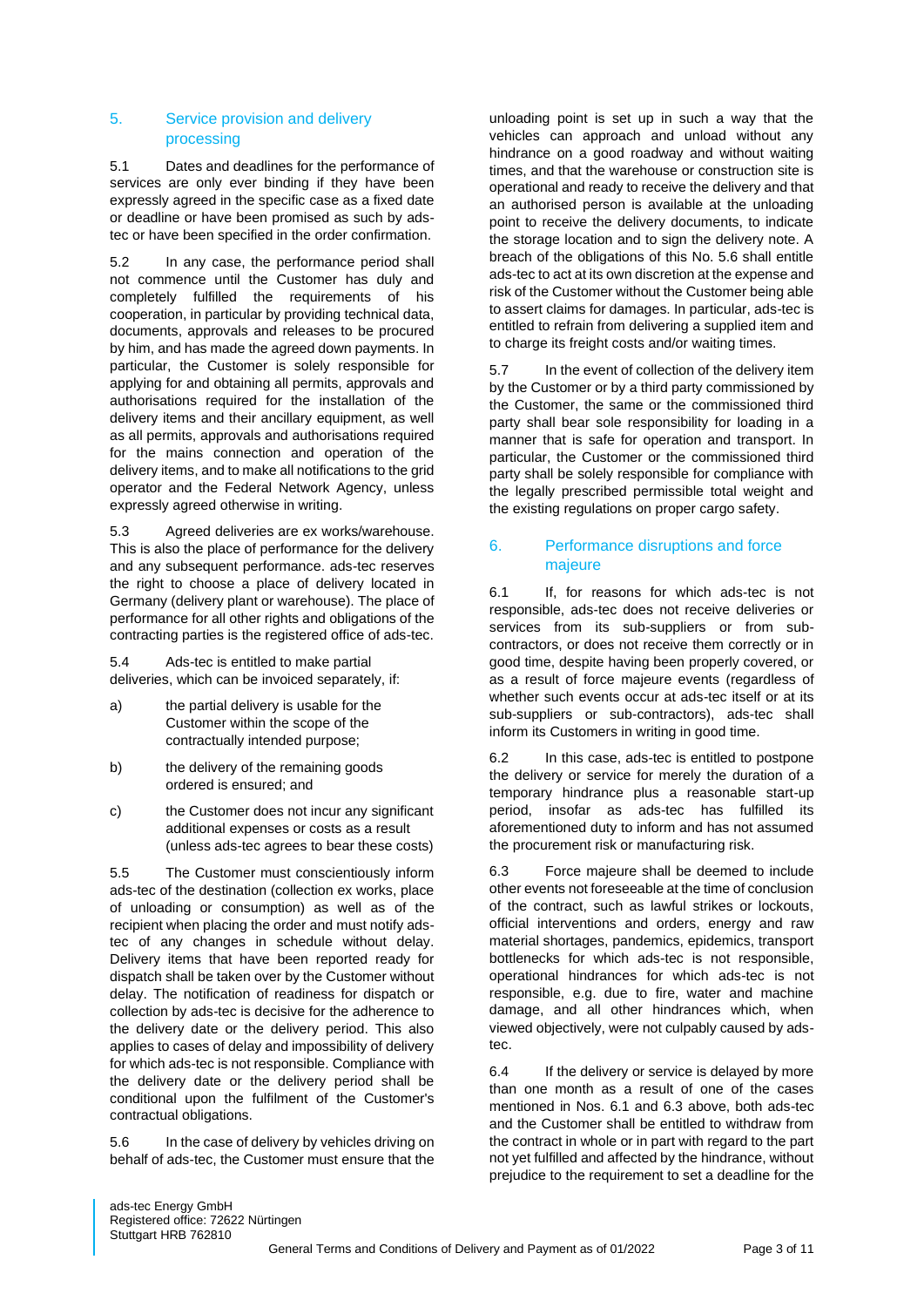Customer and to the exclusion of any claims for damages. The Customer is entitled to withdraw from the entire contract if the acceptance of a partial delivery is unreasonable for him.

6.5 If none of the cases mentioned in Nos. 6.1 and 6.3 above exists, the occurrence of the delay in delivery or performance shall be determined in accordance with the statutory provisions. The rights of the Customer according to No. 13 below (Other Liability) and the statutory rights of ads-tec, in particular in the event of an exclusion of the obligation to perform (e.g. due to impossibility or unreasonableness of performance and/or subsequent performance) remain unaffected.

# 7. Transfer of risk

7.1 The risk of accidental loss and deterioration of delivery items shall pass to the Customer at the latest upon handover.

7.2 However, in the case of sale by delivery to a place other than the place of performance, the risk of accidental loss and deterioration as well as the risk of delay shall pass to the Customer as soon as the delivery item has been handed over to the forwarding agent, the carrier or any other person or institution designated to carry out the shipment (whereby the start of the loading process shall be decisive). This shall apply regardless of the agreed freight cost regulation and also if partial deliveries are made or ads-tec has assumed other independent ancillary services (e.g. assembly, installation, commissioning).

7.3 Insofar as approving acceptance (*"Abnahme"*) has been agreed (cf. No. 9.4), this shall be decisive for the transfer of risk.

7.4 Handover or approving acceptance shall be deemed to have taken place if the Customer is in default of acceptance.

# 8. Cooperation obligations of the **Customer**

8.1 The Customer is obligated to support adstec in the provision of services, insofar as this is necessary for the provision of services by ads-tec and was recognisable to the Customer at the time the contract was concluded, in particular insofar as it was agreed in the contract between ads-tec and the Customer. The Customer is obligated to free provision of software and hardware systems required for the performance of the service in accordance with Clause 1. Insofar as the service is performed at a location other than an ads-tec branch office as agreed, the Customer is obligated to create the prerequisites required for this in accordance with Clause 1 in a timely manner and in full (e.g. provision of equipped workstations as well as work equipment and computer time, access to hardware and software).

8.2 The Customer is obliged to provide appropriately qualified personnel free of charge for the duration of the service provision for the clarification of technical and organisational questions, so as to ensure continuous service provision. In particular, the Customer is obligated to notify ads-tec of a professionally qualified employee who is responsible for all contractual matters as a person authorised to represent the Customer, acts as a contact person, and makes or brings about all decisions on behalf of the Customer that are necessary and expedient for the immediate progress of the work.

8.3 The Customer is obliged to provide adstec's employees and subcontractors with free access to the respective installation, assembly and commissioning site and to support these employees and subcontractors in the performance of their services. This obligation also exists if ads-tec is active with an end customer of the Customer. The Customer is obliged to provide and perform the following services at his own expense and risk to the extent necessary:

- a) all earthworks, construction work and other ancillary work outside the trade, including the skilled and unskilled labour, building materials and tools required for this (necessary foundation work: floor covering ready for occupation, ceiling breakthroughs, setting and measuring of all assembly and foundation plates required for the scope of delivery);
- b) the commodities and materials required for assembly and/or commissioning, such as scaffolding, lifting gear and other devices, fuels and lubricants;
- c) energy and water at the point of use including connections, heating and lighting (necessary media: electricity, water supply and return, gas and pneumatics must be available - in sufficient form/quantity/quality, grade, pressure, purity, flow, etc. - at the agreed transfer points at all times; the power supply is fused and compensated on site at the agreed feed point);
- d) protective clothing and protective devices required as a result of special circumstances at the place of use;
- e) any component parts necessary for tests and commissioning according to the purpose of the contract are to be kept sufficiently in undamaged condition at the test location for ads-tec at no cost.

8.4 The Customer is obliged to provide sufficiently large, suitable, dry and lockable rooms at the assembly site for the storage of machine parts, apparatus, materials, tools, etc. and adequate working and recreation rooms for the assembly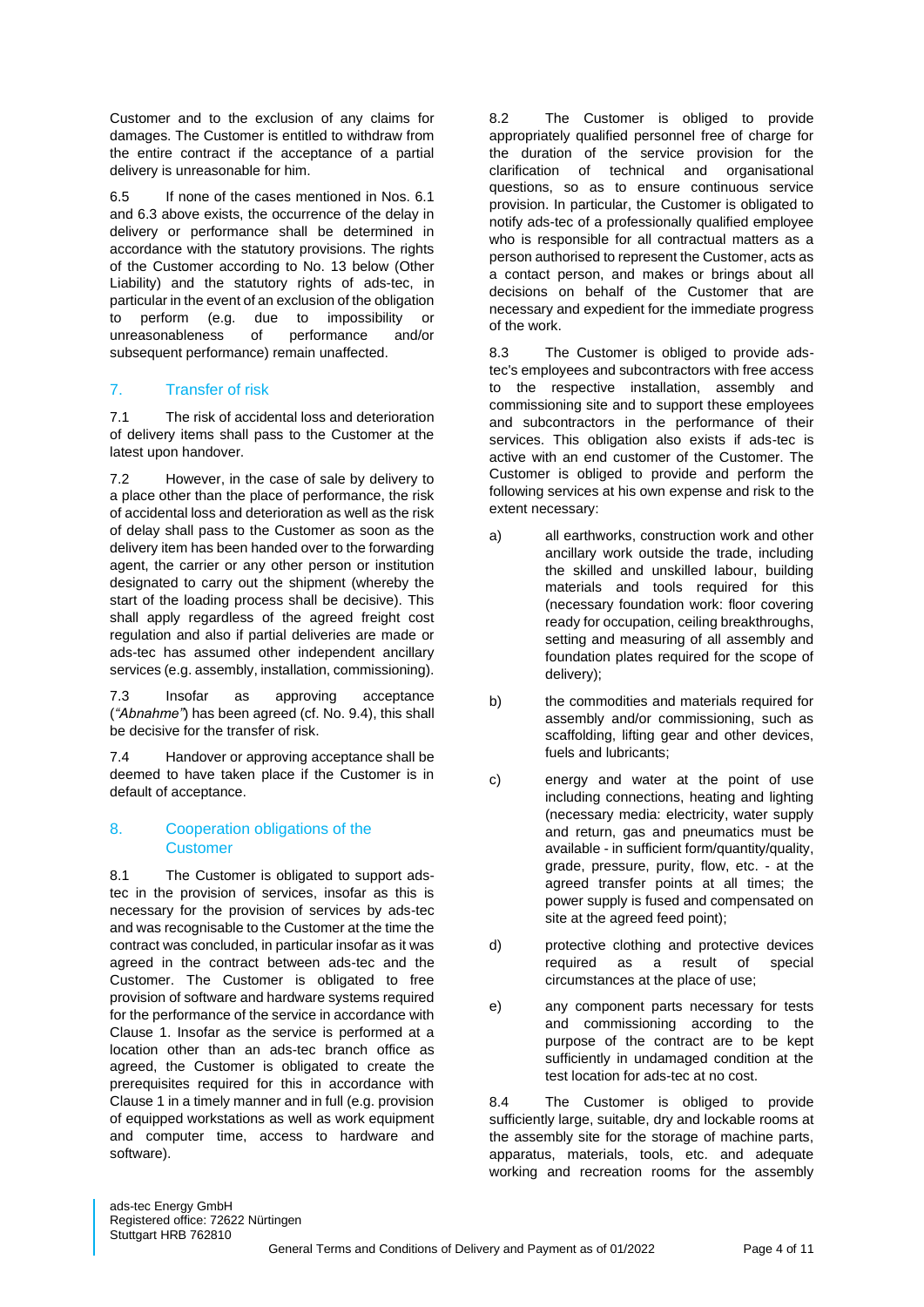personnel, including appropriate sanitary facilities according to the circumstances.

8.5 The Customer shall provide ads-tec with the necessary information on the location of concealed electricity, gas, water lines or similar installations, as well as the required static information, without being requested to do so, prior to commencement of the installation work.

8.6 The Customer is obligated to immediately certify in writing to ads-tec on a daily basis the duration of the working hours of the employees or subcontractors of ads-tec deployed at the Customer or at the Customer's end customer.

### 9. Call-off/acceptance obligations and acceptance

9.1 In the case of call-off orders without agreement of duration, production batch sizes and acceptance dates, ads-tec may require a binding specification thereof no later than three months after conclusion of the contract. Should the Customer fail to comply with this request within three weeks, adstec shall be entitled to withdraw from the contract. In the case of call orders with an agreed or binding production batch size, ads-tec is entitled to procure the material for the entire order and to produce the entire order quantity immediately.

Additional costs caused by a delayed call or subsequent changes to the call with regard to time or quantity by the Customer shall be borne by the Customer, unless the Customer is not responsible for the delay or subsequent change.

9.2 If the Customer is in default of acceptance. fails to cooperate, or the delivery is delayed for other reasons for which the Customer is responsible, adstec shall be entitled to claim compensation for the resulting damage including additional expenses (e.g. storage costs). For this, ads-tec shall charge a lumpsum compensation in the amount of 0.25% of the invoice amount of the stored goods for each calendar week started, beginning with the delivery deadline or - failing a delivery deadline - with the notification that the goods are ready for dispatch. The proof of higher damages and the legal claims of ads-tec (in particular compensation for additional expenses, reasonable compensation, termination) remain unaffected; however, the lump sum shall be offset against further monetary claims. The Customer shall be permitted to prove that ads-tec has not incurred any damage at all, or that the damage is significantly less than the aforementioned lump sum.

9.3 If the Customer fails to fulfil his acceptance obligations, ads-tec shall not be bound by the regulations on the right to sell to another party, regardless of other rights, but can sell the delivery item on the open market after prior notification of the Customer.

9.4 Insofar as approving acceptance (*"Abnahme"*) of the service must take place (in particular after completion of work; however, not in the case of independent ancillary services such as installation, assembly or commissioning, unless approving acceptance has been expressly agreed in this respect), approving acceptance shall be deemed to have been granted if:

- a) the delivery and, to the extent the approving acceptance also relates to independent ancillary services, this performance have been completed;
- b) ads-tec has notified the Customer thereof with reference to the fiction of approving acceptance in accordance with this No. 9.4 and has requested the Customer to accept the goods;
- c) twelve (12) working days have elapsed since completion of the service to be accepted or the Customer has started to use the delivery item (e.g. has commissioned the delivered system) and in this case, six (6) working days have elapsed since completion of the service to be accepted; and
- d) the Customer has failed to accept delivery in approval (*"abnehmen"*) within this period for a reason other than a defect notified to ads-tec, which makes the use of the delivery item impossible or significantly impairs it.
- 10. Obligations of the Customer to inspect and give notice of defects

10.1 The Customer must inspect deliveries immediately after acceptance for their conformity with the contract, in particular for deviations in type, quantity and weight, as well as for recognisable material defects.

- a) If a defect becomes apparent during the inspection or later, ads-tec must be notified of this in writing without delay. The notification shall be deemed to have been made without delay if it is made within two weeks, whereby timely dispatch of the notification shall suffice to meet the deadline.
- b) Regardless of this obligation to inspect and give notice of defects, the Customer shall notify us in writing of any obvious defects (including incorrect and short deliveries) within two weeks of taking delivery, whereby timely dispatch of the notification shall also suffice here to meet the deadline.
- c) The notice of defect must contain clear information about the type of delivery item that is the subject of the complaint, the type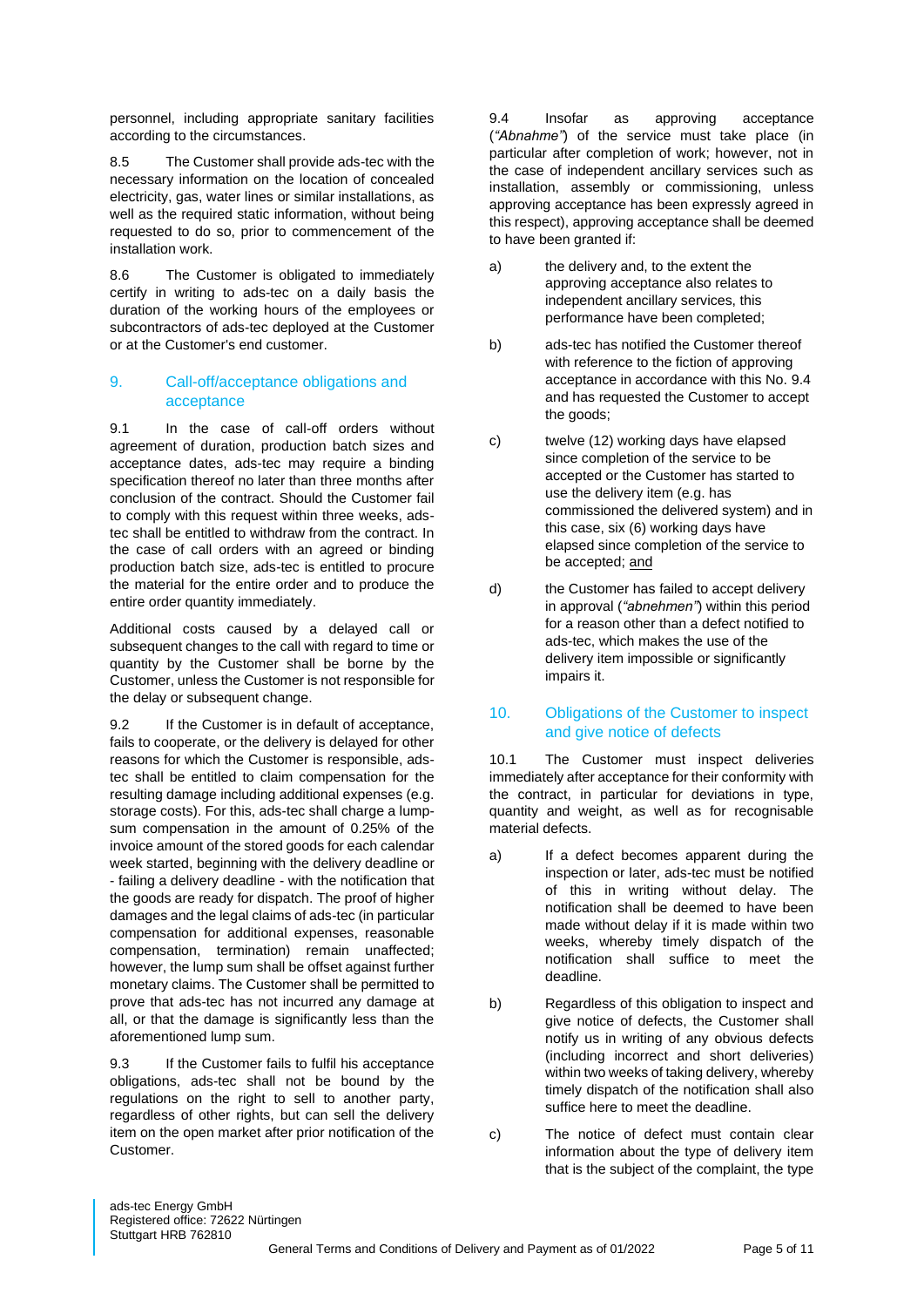of defect, the delivery note number and, if applicable, the article number and place of delivery.

10.2 If the Customer neglects the proper inspection and/or notification of defects, the liability of ads-tec for the non-notified defect is excluded unless ads-tec has fraudulently concealed the defect. If an approving acceptance (*"Abnahme"*) of the delivery item or an initial sample inspection has been agreed, the notification of defects that the Customer could have detected during careful approving acceptance or initial sample inspection shall be excluded.

10.3 The Customer may not further process delivery items that are the subject of complaint and are recognisably defective upon proper inspection, or install them in another item. ads-tec shall not be liable for damage resulting from the failure to comply with this obligation.

# 11. Liability for defects of quality and title

11.1 The Customer's claims for defects presuppose that he or a third party appointed by him has duly fulfilled its statutory duties of inspection and notification of defects (Sections 377, 381 German Commercial Code) in compliance with the requirements set out in No. 10.

11.2 The statutory provisions shall apply to the Customer's rights in the event of defects of quality and title (including wrong delivery and short delivery as well as improper assembly or defective assembly instructions), unless otherwise stipulated above or below.

11.3 Irrespective of the above and following provisions, the statutory provisions shall apply in all cases:

- a) in the event of intentional action on the part of ads-tec;
- b) in the event of damage resulting from culpable injury to life, limb or health;
- c) in the case of claims under the Product Liability Act;
- d) insofar as guarantees assumed by ads-tec conflict with the deviating regulations.

In addition, the following special features apply to the Customer's rights in the event of defects of quality and title:

11.4 The basis for ads-tec's liability for defects is the agreement reached on the quality of the goods in accordance with the more detailed provisions of No. 2.2 of these GTC. Insofar as the quality has not been agreed, the presence or absence of a defect shall be judged according to the legal regulation (Section 434 (1), p. 2 and 3 German Civil Code). In the event of agreed manufacture by ads-tec, manufacture shall be carried out using the agreed materials or, failing an agreement, the usual materials in the industry and in accordance with the agreed manufacturing processes or, failing an agreement, in accordance with known manufacturing processes.

- 11.5 No claims for defects shall arise from:
- a) deviations solely from public statements of other manufacturers or other third parties (e.g. advertising statements);
- b) the use of test products, pre-series devices and/or prototypes that are still in the development stage and have not been released for operational use;
- c) natural wear and tear or damage occurring after the transfer of risk as a result of incorrect or negligent handling, excessive stress, unsuitable operating materials, defective installations or other work - in each case not contractually assumed by ads-tec - or resulting from special external influences that are not assumed under the contract;
- d) the rectification of defects made impossible or unreasonably difficult by the Customer carrying out improper modifications or repair without the consent of ads-tec, or having such work carried out by third parties; in any case, the Customer shall bear the additional costs of rectification of defects incurred as a result;
- e) ads-tec refusing the service or subsequent performance in accordance with the statutory conditions.

11.6 For any defect reported in due time, ads-tec must first be given the opportunity to examine the justification of defect claims within a reasonable period of time and to fulfil justified defect claims. Provided that the last contract in the entrepreneurial supply chain is not a consumer goods purchase under German law for the identical goods (without further processing or installations), this shall include the following measures by the Customer at the request of ads-tec:

- a) free access to the goods and if the goods have already been installed or assembled in accordance with their intended purpose enabling their removal and re-installation, unless the performance by ads-tec is unreasonable for the Customer and/or its purchasers in the supply chain;
- b) carriage paid return of the goods to ads-tec (free place of delivery or named place), insofar as the Customer cannot and has not validly asserted a claim for advance payment of costs;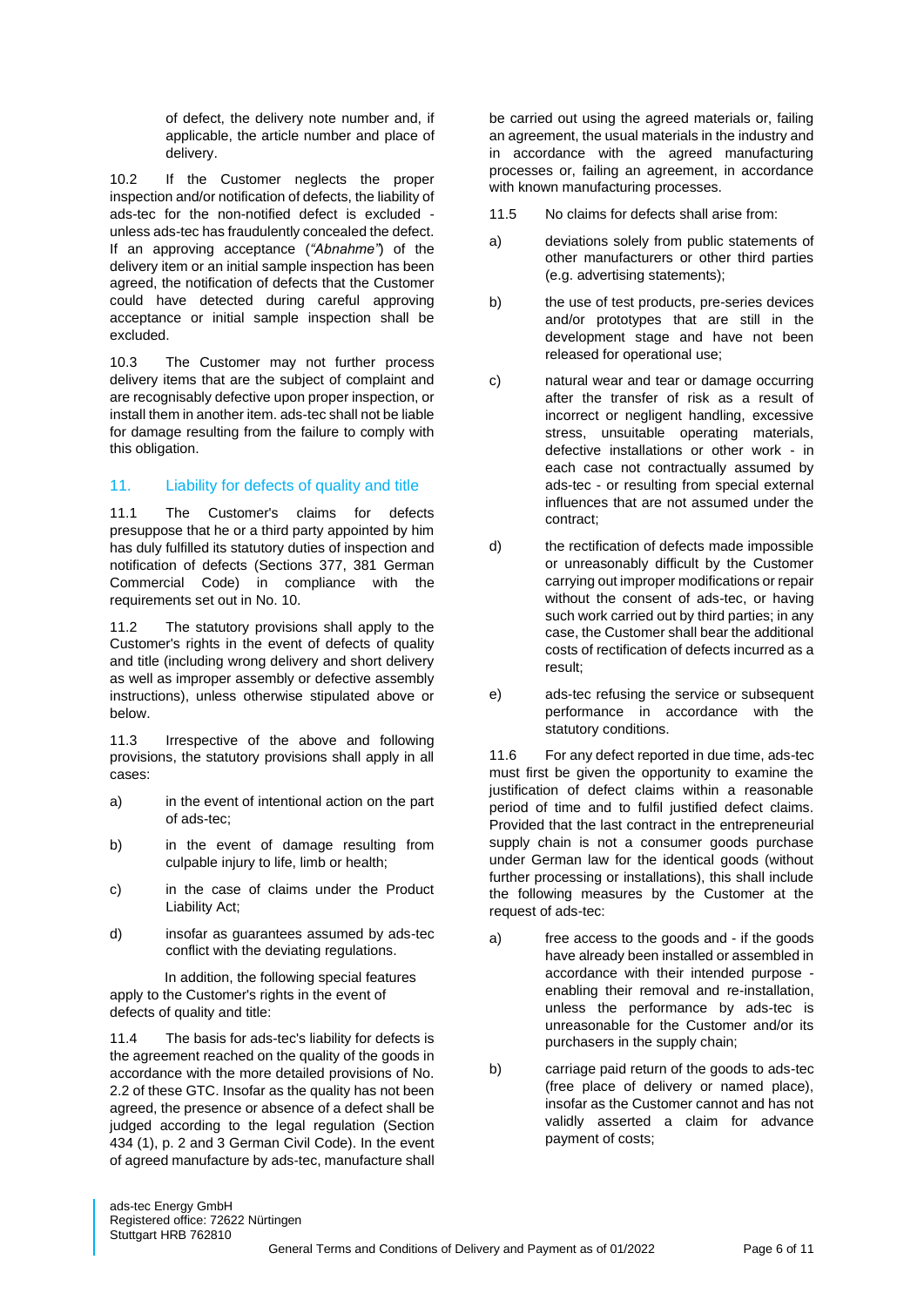- c) granting of the right to choose whether adstec will remedy the defect (rectification) or provide subsequent performance by delivering defect-free goods (replacement). ads-tec must exercise this right to choose within a reasonable period of time;
- d) payment of the price due for the delivery, unless the Customer can assert and has validly exercised a right of retention on account of the defectiveness.

11.7 If a defect is actually present, the expenses required for the purpose of inspection and subsequent performance, in particular transport, travel, labour and material costs, shall be borne by ads-tec. No costs shall be borne if the expenses increase because the goods have been taken to another location after delivery, unless this is in accordance with the intended use of the goods. Neither shall ads-tec bear any costs related to increased expenses due to ads-tec being unable to remove and re-install the goods itself or having such removal and re-installation carried out, unless the Customer was not required to give ads-tec the opportunity to do so. If the Customer knew that a defect was not present or if he failed to recognise this due to gross negligence, ads-tec may demand reimbursement from the Customer for the reasonable costs incurred (in particular testing and transport costs) and refuse to bear the costs for the rest.

## 12. Reimbursement of expenses in the supply chain

12.1 The Customer's claims for reimbursement of expenses in the supply chain (supplier's recourse pursuant to Section 445a in conjunction with Sections 437, 439, 478 German Civil Code) shall be excluded in their entirety if the Customer has not duly complied with its statutory duties of inspection and notification of defects (Sections 377, 381 German Commercial Code) in accordance with the provisions of No. 10.

12.2 The following Customer claims are further excluded:

- a) if the defect is solely the result of advertising statements or other contractual agreements that do not originate from ads-tec, or the Customer, his direct purchaser or another purchaser in the supply chain is liable to the final customer solely as a result of a special quarantee given by them:
- b) insofar as the Customer, his direct or another purchaser in the supply chain was not himself obliged to meet the liability claims for defects against the final customer on the basis of the statutory regulations or did not make this notification in respect of a claim made against him. This shall also apply if the Customer, his direct or another purchaser in the supply chain has assumed

warranties vis-à-vis the final customer which exceed the statutory scope of liability for defects;

c) insofar as the expenses for the rectification of defects have increased because the Customer, contrary to No.11.6 (a), has not given ads-tec the opportunity to fulfil claims for defects against its Customer.

12.3 In all other respects, the Customer may demand reimbursement of expenses that he had to bear vis-à-vis his Customers in the supply chain due to the defectiveness and provided that the last contract in the entrepreneurial supply chain is not a consumer goods purchase under German law for the identical goods (without further processing or installations) solely within the scope of ads-tec's liability for fault and, in this respect, limited in accordance with No. 13 (the liability for reimbursement of expenses is in this respect equivalent to liability for damages).

# 13. Other liability

13.1 If nothing to the contrary arises from these GTC including the following provisions, ads-tec shall be liable in accordance with the statutory provisions in the event of a breach of contractual and noncontractual obligations.

13.2 ads-tec shall be liable for damages irrespective of the legal grounds - within the scope of fault liability in the event of intent and gross negligence. In the event of ordinary negligence, subject to a milder standard of liability in accordance with statutory provisions (e.g. for diligence in its own affairs), ads-tec may only incur liability:

- a) in the event of damage resulting from injury to life, limb or health;
- b) arising from the considerable breach of a material contractual obligation (an obligation that must be fulfilled as a prerequisite for the proper performance of the contract and on the observance of which the Customer regularly relies and may rely); however, in this case, liability shall be limited to compensation for the foreseeable, typically occurring damage.

13.3 The limitations of liability resulting from No. 13.2 also apply to breaches of duty by or in favour of persons for whose fault ads-tec is responsible in accordance with statutory provisions. They shall not apply insofar as ads-tec has fraudulently concealed a defect or has assumed a guarantee for the quality of the goods and for claims of the Customer under the Product Liability Act.

13.4 Claims of the Customer for compensation of futile expenses according to Section 284 German Civil Code are waived if and insofar as a claim for compensation of damage instead of performance has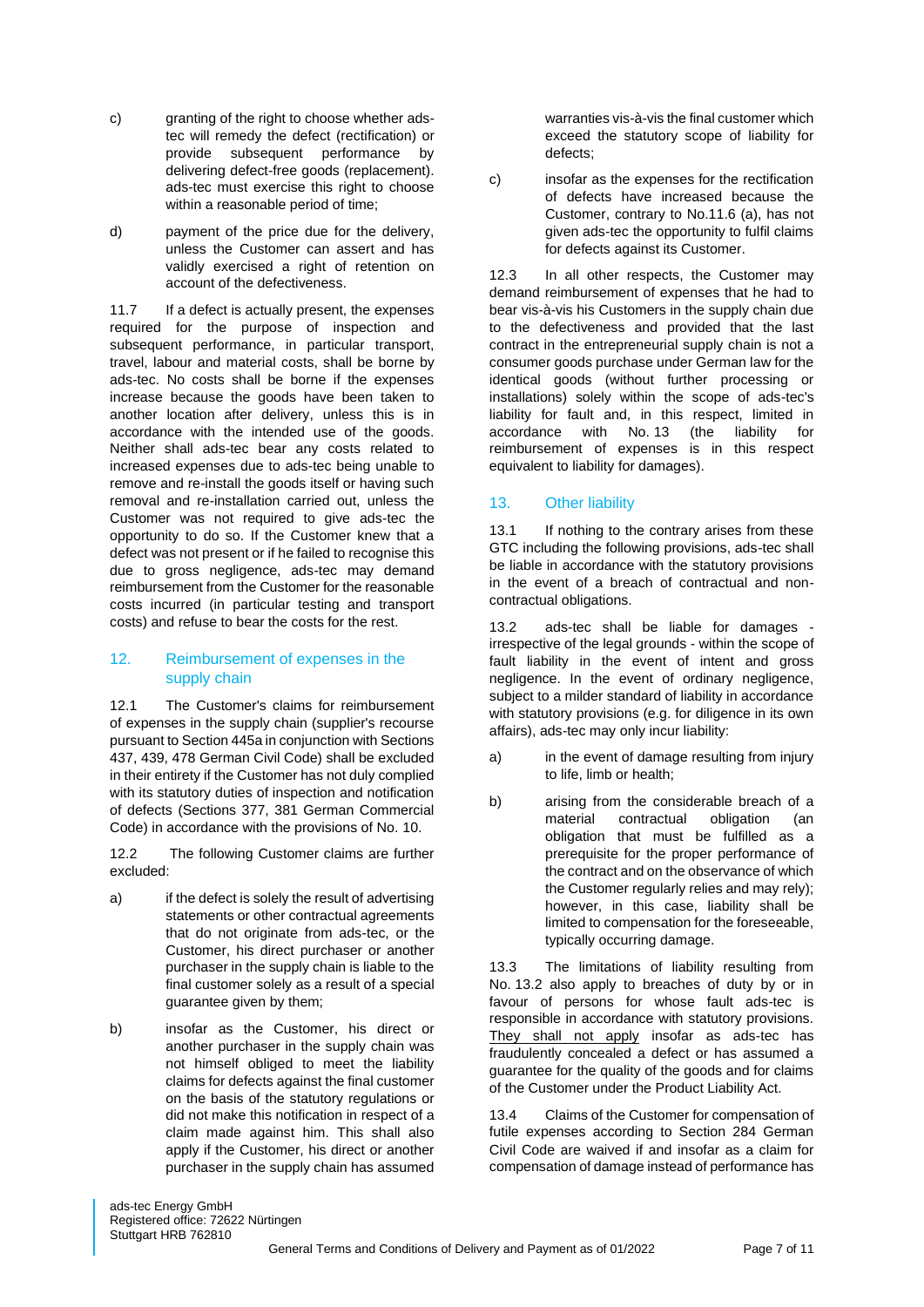been effectively released according to the aforementioned.

13.5 The Customer can only withdraw or terminate the contract if ads-tec is responsible for the breach of duty that does not consist of a defect. A free right of termination of the Customer (in particular according to Sections 650, 648 German Civil Code) is excluded. The statutory requirements and legal consequences shall apply in all other respects.

13.6 Insofar as ads-tec makes planning recommendations for the assembly and/or installation of the goods or acts in an advisory capacity and this information or advice is not part of the contractually agreed scope of services owed by ads-tec, such recommendations are made to the best of its knowledge as an aid to the Customer and to the exclusion of any liability.

## 14. Statute of Limitation (*"Verjährung"*)

14.1 The general limitation period for claims (*"Verjährung"*) arising from defects of quality and title, including the claim for reimbursement of expenses in the supply chain in accordance with Section 445a paras. 1, 3 German Civil Code, is one year from delivery. Insofar as approving acceptance (*"Abnahme"*) has been agreed, the limitation period shall commence with the approving acceptance.

14.2 If, however, the delivered goods are a building or an object that has been used for a building in accordance with its customary use and has caused the latter's defectiveness (building material), the limitation period shall be 5 years from delivery in accordance with the statutory provision (Section 438 (1) (2) German Civil Code). Other special statutory provisions on limitation (in particular Section 438 (1) (1) German Civil Code for defects in rem, Sections 438 (3), 444 German Civil Code in the case of fraudulent intent or quality guarantee, Section 445b German Civil Code for claims under a right of recourse) shall also remain unaffected, unless otherwise expressly stipulated below.

14.3 Insofar as the general limitation period according to the above Nos. 14.1 and 14.2 is one year and has been exceeded, the Customer can still assert his claim for reimbursement of expenses in the supply chain against ads-tec two months after he has fulfilled the claims of his Customer (suspension of the limitation period). However, this suspension of the limitation period shall end no later than three years after delivery to the Customer or after approving acceptance by the Customer.

14.4 The shortening of the limitation period or the suspension thereof shall also not apply if the last contract in the entrepreneurial supply chain is a consumer goods purchase under German law for the identical goods (without further processing or installations).

14.5 For parts of the delivery item newly delivered or repaired by ads-tec by way of subsequent performance, the general limitation period shall begin to run anew exclusively insofar as no case of subsequent performance on the basis of goodwill exists and the same cause of the defect is affected.

14.6 The above provisions on the limitation period shall also apply to contractual and noncontractual claims for damages claimed by the Customer based on a defect in the goods, unless the application of the regular statutory limitation period (Sections 195, 199 German Civil Code) would lead to a shorter limitation period in specific cases. However, Customer damage claims pursuant to No. 13.2 Clauses 1 and 2 a) and b) as well as in the case of a fraudulently concealed defect, in the case of an assumed guarantee for the condition of the goods as well as claims for damages under the Product Liability Act shall become statute-barred exclusively in accordance with the statutory limitation periods.

## 15. Retention of title (*"Eigentumsvorbehalt"*) and other security interests

15.1 ads-tec shall retain ownership of the delivered goods ("goods subject to retention of title") until complete fulfilment of all current and future claims of ads-tec against the Customer from the purchase/delivery contract and/or an ongoing business relationship - regardless of the legal grounds - ("Secured Claims").

15.2 The Customer undertakes to treat the goods subject to retention of title with care, to carry out the necessary maintenance and inspection work on them in good time at his own expense, and also to protect them in other ways against external influences that could reduce the value of the goods subject to retention of title. The Customer also undertakes to sufficiently insure the goods subject to retention of title at his own expense against fire, water and theft at replacement value and to provide ads-tec with information on the condition of the goods at any time upon request and to inform ads-tec of the storage location of the goods.

15.3 The goods subject to retention of title may neither be pledged to third parties nor assigned as security before full payment of the Secured Claims. The Customer must inform ads-tec immediately in writing if an application is made to open insolvency proceedings or to the extent that third parties (e.g. seizures) have access to the goods subject to retention of title. In the latter case, the Customer shall draw attention to ads-tec's retention of title and the Customer shall be liable to ads-tec for any in or outof-court costs incurred in enforcing the property rights, unless the third party is able to reimburse adstec for such costs.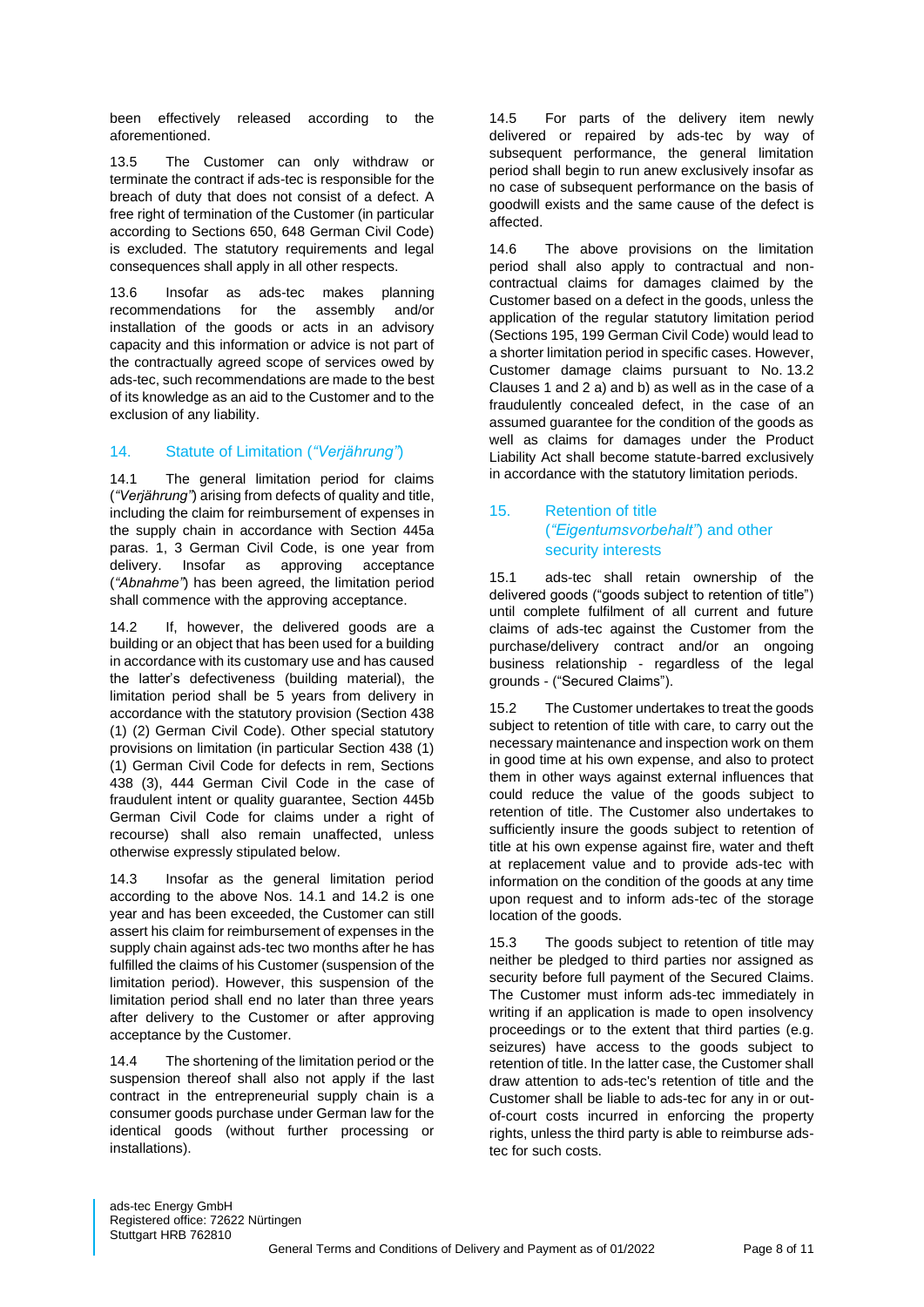15.4 In the event of the Customer acting in breach of contract, in particular in the event of nonpayment of the purchase price due, ads-tec shall be entitled to withdraw from the contract in accordance with the statutory provisions and/or demand the return of the goods on the basis of the retention of title, or seize the goods. The demand for surrender or the seizure order does not concomitantly contain the declaration of withdrawal; rather, ads-tec shall merely be entitled to demand the surrender of the goods or to seize them and to reserve the right of withdrawal. Should the Customer fail to pay the purchase price due, ads-tec may only assert these rights if a reasonable deadline for payment has been set for the Customer prior without success or the setting of such a deadline is dispensable according to the statutory provisions.

15.5 Until revoked in accordance with sub-para. c below, the Customer is entitled to resell and/or process the reserved goods in the ordinary course of business. In this case, the following provisions shall apply in addition:

(a) The retention of title extends to the products resulting from the processing, mixing or combination of ads-tec's goods at their full value, whereby ads-tec is deemed to be the manufacturer. If the latter's right of ownership remains in the event of processing, mixing or combining with goods of third parties, adstec shall acquire co-ownership in the ratio of the invoice values (final invoice amount including VAT) of the processed, mixed or combined goods. If the Customer's item is to be regarded as the main item as a result of the mixing, ads-tec and the Customer agree that the purchaser shall transfer co-ownership of this item to ads-tec on a pro rata basis; ads-tec hereby accepts the transfer. In all other respects, what applies to the goods subject to retention of title shall also apply to the resulting product. The Customer grants ads-tec the ownership or coownership.

(b) The Customer hereby assigns to ads-tec by way of security and in accordance with (a) above, all claims against third parties with all ancillary rights (including all balance claims from the current account) in total or in the amount of the co-ownership share, if any, arising from the resale of the goods or the product or any other legal reason (insurance, tort) with regard to the goods subject to retention of title. ads-tec accepts the assignment. The obligations of the Customer specified in No. 15.3 shall also apply in respect of the assigned claims. The Customer is also not authorised to assign these claims for the purpose of debt collection by way of factoring, unless the obligation of the factor is simultaneously established to effect the counter-performance in the amount of the claims directly to ads-tec for as long as ads-tec maintains claims against the Customer.

(c) The Customer remains authorised to collect the claim in addition to ads-tec until withdrawal. ads-tec undertakes not to collect the claim as long as the Customer meets his payment obligations towards ads-tec, there is no lack of his ability to pay, and adstec does not assert the retention of title by exercising a right in accordance with No. 15.4. However, should this be the case, ads-tec can demand that the Customer disclose the assigned claims and their debtors to ads-tec, provide it with all information necessary for claim collection, hand over the associated documents and inform the debtors (third parties) of the assignment. In this case, ads-tec is further entitled to revoke the Customer's authority to further sell and process the goods subject to retention of title.

(d) If the realisable value of the securities exceeds ads-tec's Secured Claims of by more than 10%, ads-tec will release securities of its choice at the Customer's request.

# 16. Confidentiality and professional secrecy

16.1 Each Customer shall use all documents and knowledge, including Offer Cocuments in accordance with No. 2.1 that it receives through the business relationship (this also includes samples, models and data) solely within the scope of the purpose of the respective contract and shall keep them secret from third parties with the same care as his own corresponding documents and knowledge if they constitute ads-tec business secrets, if ads-tec designates them as confidential or has an obvious interest in keeping them secret.

16.2 Insofar as no other agreements regarding confidentiality and secrecy exist, this obligation shall commence upon first receipt of the documents or knowledge and shall end 36 months after the end of the business relationship.

16.3 The obligation shall not apply to documents and knowledge that are or were generally known to the Customer at the time of receipt without the Customer being obliged to maintain secrecy, that are subsequently transmitted by a third party entitled to pass them on, or that are developed by the receiving Customer without exploitation of documents or knowledge to be kept secret.

# 17. Industrial property rights and documents

17.1 ads-tec is entitled to the property rights, copyrights and, if applicable, industrial property rights, in particular all rights of use and exploitation to all findings, ideas, concepts, mathematical calculations, plans, models, moulds, devices, drafts, drawings as well as other know-how and other work results that ads-tec designs or develops or has third parties design or develop on ads-tec's behalf during or on the occasion of service provision (hereinafter jointly referred to as "Work Results"). Unless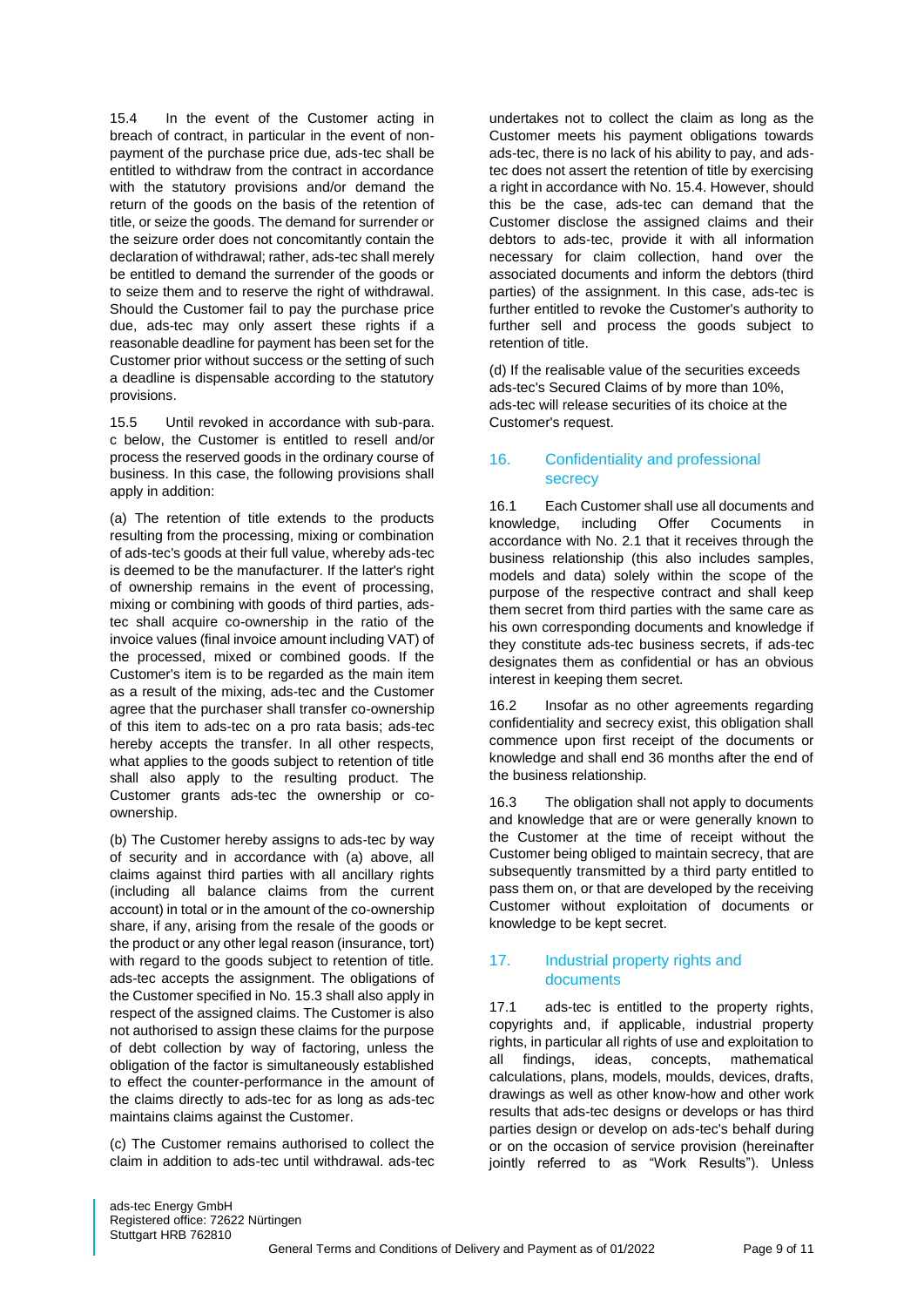expressly agreed otherwise, this shall also apply if the Customer is charged for the manufacturing costs in this regard. If the Customer provides templates and ideas, ads-tec shall receive joint copyright to the extent that the template or draft was designed or developed by ads-tec.

17.2 Insofar as the use by the Customer is necessary to achieve the purpose of the respective contract, ads-tec grants the Customer a nonexclusive and non-transferable right of use, without any restriction on location or time, to the Work Results to which the Customer is entitled in accordance with Clause 17.1.

17.3 In addition, the Customer shall not reproduce, either in whole or in part, any documents submitted to him, or make them accessible to third parties, without the prior written authorisation of adstec. If a contract is not concluded, the Customer is obligated, upon request, to immediately return to adstec all documents provided to him (including Offer Documents within the meaning of Section 2.1 of these GTC and including any copies made). Digital copies must be permanently destroyed.

17.4 Should the Customer develop a Work Result that can be protected by property rights and that is based on the Work Results of ads-tec, the Customer shall inform ads-tec thereof in writing without delay. The Customer and ads-tec will then reach an agreement within the framework of a separate agreement on the ownership and exploitation of this Work Result and the industrial property rights applied for and granted on it.

17.5 When providing templates, plans, drawings and ideas, the Customer shall indemnify ads-tec against any claims by third parties asserting rights thereto.

## 18. Liability of Customer for free-issue parts (*"Beistellungen"*)

18.1 If ads-tec is required to deliver according to drawings, models, samples or using free-issue parts provided by the Customer (hereinafter jointly referred to as "Provisions"; *"Beistellungen"*), the Customer shall be responsible for ensuring that the property rights of third parties in the country of destination of the delivery items are not infringed thereby. ads-tec shall inform the Customer of any rights known to it. but shall not be obliged to carry out its own searches.

18.2 The Customer must indemnify ads-tec on first demand against claims by third parties in respect of all Provisions, must also defend against unjustified claims, and must also pay compensation for the damage incurred. If ads-tec is prohibited from manufacturing or delivering by a third party with reference to an industrial property right belonging to it, ads-tec shall be entitled - without examining the legal situation - to stop work until the legal situation has been clarified by the Customer and the third party. Should the continuation of the order no longer be reasonable for ads-tec due to the delay, it is entitled to withdraw from the contract.

# 19. Export provisions

19.1 If the Customer envisages a resale abroad for the delivery item and the export of certain goods or software, e.g. due to their type, their intended use or their final destination, leads to licensing obligations, then the Customer alone is responsible for facilitation and proper implementation. ads-tec assumes no guarantee or liability in this respect for the possibility or lawfulness of the distribution envisaged by the Customer.

19.2 If the Customer intends to export or transfer the delivery item to a country or territory against which the United Nations, the European Union or the United States of America have imposed or put into force an embargo or other export or re-export restrictions, or to use the delivery item for such a country or territory, the Customer shall inform ads-tec thereof in writing before the contract is concluded. If the Customer is determined to do so after conclusion of the contract, such export, transfer or use shall require the prior written consent of ads-tec. In the event of resale of the delivery item by the Customer, the Customer shall ensure by means of appropriate agreements that these obligations are contractually imposed on each contracting party in the supply chain down to the end Customer with whom the delivery item finally remains. In the event of a breach of the obligations of this No. 19, ads-tec shall be entitled to terminate the contract with immediate effect and the Customer shall be obliged to indemnify ads-tec against all resulting damages and expenses.

19.3 In the cases concerned by Nos. 19.1 and 19.2, the Customer shall also be solely responsible for compliance with relevant national and international export regulations, such as the export control regulations of the European Union.

19.4 Deliveries to the Customer are always subject to national or international regulations of foreign trade law, an embargo or other legal prohibitions.

# 20. Data protection

20.1 Personal data from the business relationship may only be used for the purpose of contract processing and Customer support. Personal data of the Customer, his representatives and employees that arise within the framework of the contractual relationship and are required for its implementation are stored by ads-tec within this framework. Insofar as it is necessary for the execution of the contract, the data will also be transmitted to other companies entrusted by ads-tec in a permissible manner with the execution of the contract or parts thereof.